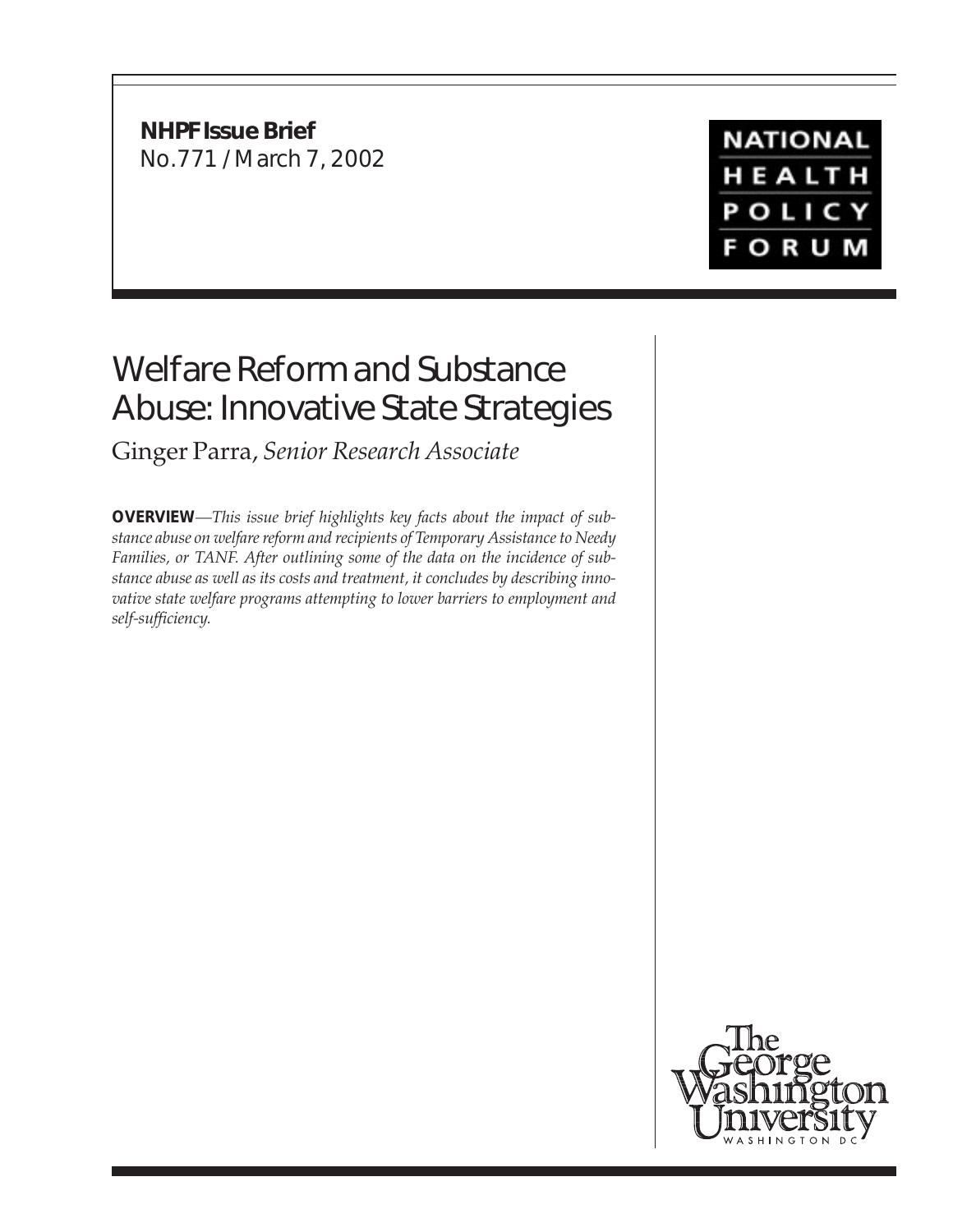# Welfare Reform and Substance Abuse: Innovative State Strategies

Many policymakers and the general public have long believed that at least a good portion of welfare recipients were not working and remained unemployed for long periods of time because of alcohol and other drug (AOD) use. Actual data about the incidence of such use have often been conflicting and incomplete. However, since the 1996 enactment of the Personal Responsibility and Work Opportunity Reconciliation Act (PRWORA), which eliminated the old welfare system and emphasized personal responsibility and work, understanding the extent of substance abuse among this population and finding ways to deal with it have become critical to the overall success of welfare reform. As the easier-to-place welfare recipients move out to work, the remaining pool is more likely to comprise those with the most recalcitrant impediments to steady employment. AOD dependency is widely considered to be one such barrier. Having been given broad authority under to test and sanction welfare recipients for use of controlled substances, a few states have integrated responses to substance abuse into their welfareto-work programs and are showing promising results.

## **A BARRIER TO EMPLOYMENT**

The number of people receiving Temporary Assistance to Needy Families (TANF), formerly Aid to Families with Dependent Children, has declined significantly since the passage of PRWORA, with the overall welfare caseload falling 58 percent between January 1996 and March  $2001<sup>1</sup>$  and with a number of states reporting reductions of over 70 percent by the end of 2000.<sup>2</sup> As welfare benefits clocks tick away, however, many of the 5.4 million people still receiving TANF3 face one or more major barriers to employment, such as those identified by Ariel Kalil and colleagues at the University of Michigan's Program on Poverty and Social Welfare Policy:

- Low schooling.
- Little work experience.
- Lack of the job skills and credentials employers value.
- Lack of "work readiness."
- Worries about employer discrimination.
- Mental health problems.
- Alcohol and drug dependence.
- Physical health problems and family stresses.
- Experiences of domestic violence.<sup>4</sup>

**National Health Policy Forum** 2131 K Street NW, Suite 500 Washington DC 20037

202/872-1390 202/862-9837 [fax] nhpf@gwu.edu [e-mail] www.nhpf.org [web]

**Judith Miller Jones** *Director*

**Judith D. Moore** *Co-Director*

#### **Michele Black** *Publications Director*

NHPF is a nonpartisan education and information exchange for federal health policymakers.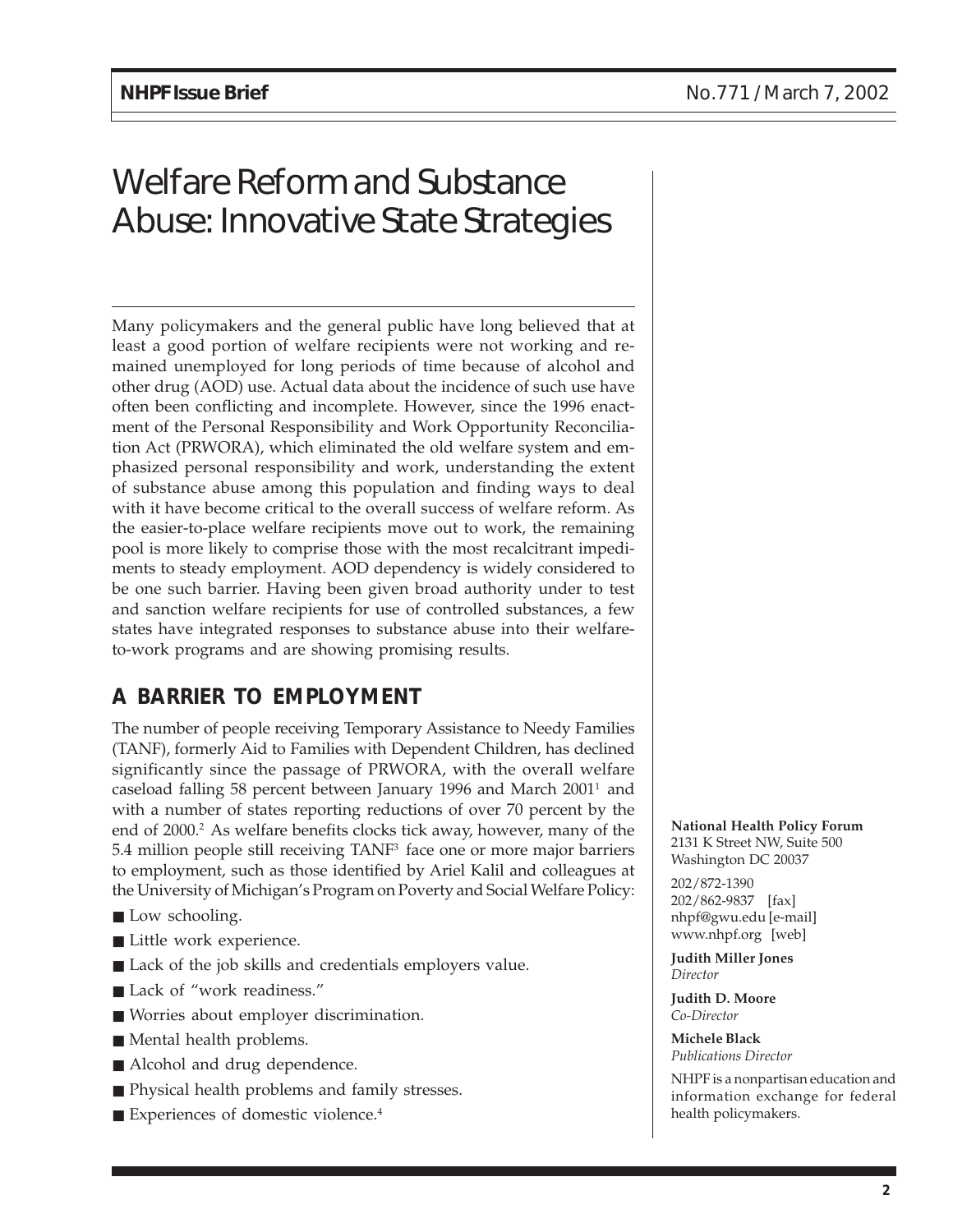Various lists of this type have been developed, some longer, some shorter. The greater the number of obstacles, the less likely a recipient is to find and keep work.<sup>5</sup>

None of the lists cite substance abuse as the barrier faced by the greatest number of recipients. It is, however, recognized as one of the most daunting. Research on the ability of such barriers to derail employment success indicates that, if substance dependence (as opposed to substance use) is combined with any one or two of the other employment obstacles, a welfare recipient has a less than 60 percent probability of working more than 20 hours a week.<sup>6</sup> Thirty hours per week on average is the work requirement prescribed by PRWORA as the minimum necessary to be counted as a TANF work participant.

Before PRWORA, estimates of the prevalence of substance abuse among welfare recipients ranged from 16 percent to 37 percent, depending in large part on the measure used.<sup>7</sup> Researchers at the National Institute on Alcohol Abuse and Alcoholism (NIAAA), using data from the 1992 National Longitudinal Alcohol Epidemiologic Survey (NLAES), estimated that 17.9 percent of welfare recipients were dependent on alcohol or drugs, compared to 8.9 percent of nonrecipients.<sup>8</sup>

Just as the figures varied before PRWORA—depending on how substance abuse was defined, what narrow aspect of use and abuse or dependence was being looked at, and what geographic or demographic criteria were used—no one is sure how many of the people still receiving TANF are AOD abusers. A number of studies have suggested a high prevalence of substance abuse among women receiving public assistance, with some studies reporting rates as high as 27 percent to 39 percent.<sup>9</sup> The U.S. Department of Health and Human Services estimated in August 2000 that at least 460,000 families on welfare—about 1.2 million parents and children—were affected by substance abuse.<sup>10</sup> (An even larger pool of parents with AOD problems and their children cycle in and out of welfare.) A recent U.S. General Accounting Office study estimated the range of TANF recipients with the "characteristic" of substance abuse at 3 percent to 12 percent (Table 1).<sup>11</sup> (State officials acknowledge that, absent testing of TANF recipients for substance use, determining the incidence of AOD use or dependency can be difficult because of the tendency of recipients to underreport their use/abuse.) Despite the lack of certainty over this issue, very few states are using their new testing authority to collect data with regard to the incidence of substance abuse among their welfare program participants. Whatever the prevalence of the problem, caseworkers, in particular, see substance abuse as perhaps the most intransigent of the barriers facing people trying to make the transition from welfare to permanent employment.

Studies have found that welfare "leavers" who have substance abuse problems may return to the welfare rolls as their use makes it more

**DHHS estimated in August 2000 that at least 460,000 families on welfare—about 1.2 million parents and children—were affected by substance abuse.**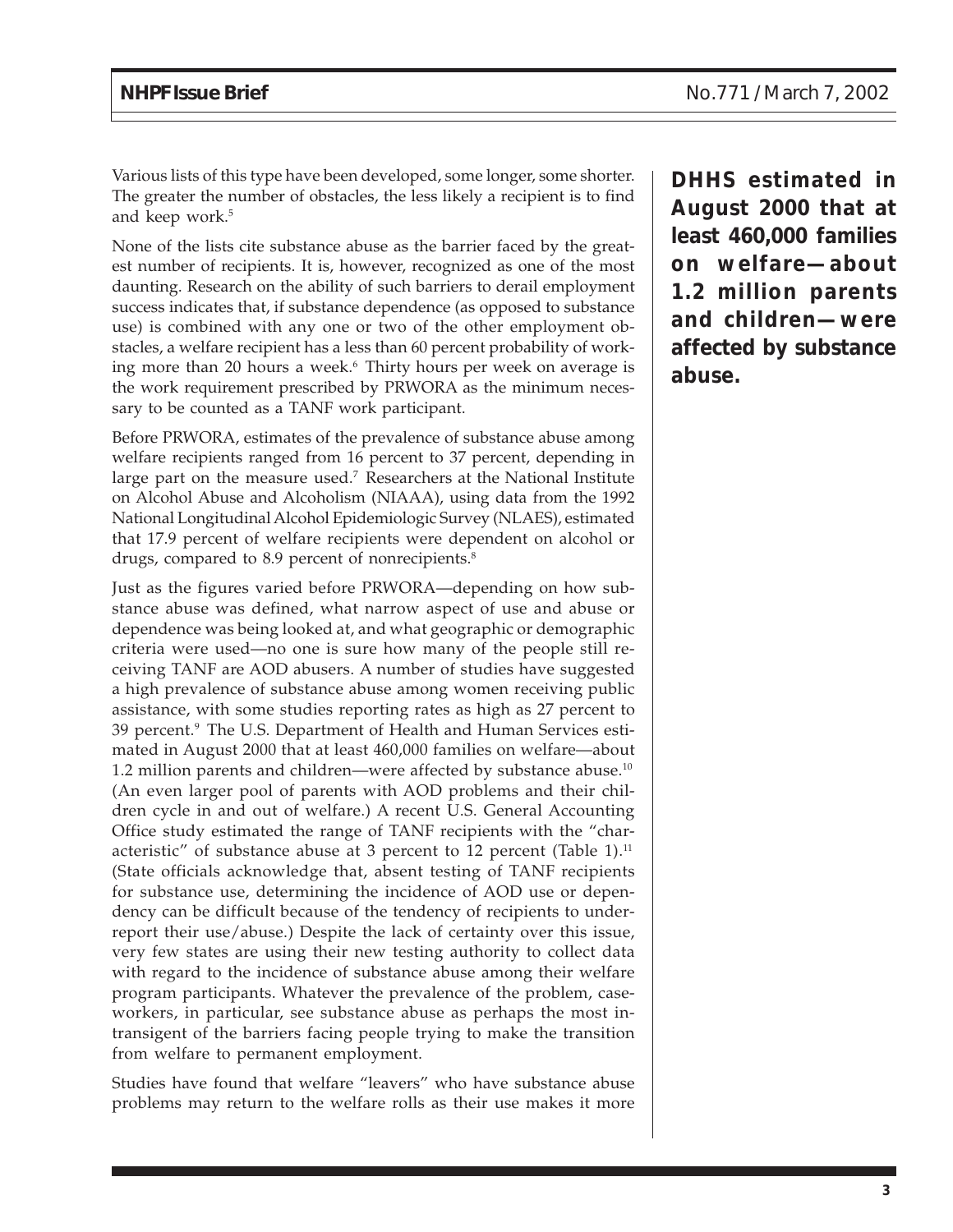| <b>TABLE 1</b>                                                |  |  |
|---------------------------------------------------------------|--|--|
| Prevalence of Selected Characteristics among TANF Recipients, |  |  |
| <b>Based on Selected Studies</b>                              |  |  |

| Characteristic                     | <b>Estimated Range of</b><br><b>TANF Recipients with</b><br>Characteristic (percent) | Number of Elected<br><b>Studies Measuring</b><br>Characteristic |
|------------------------------------|--------------------------------------------------------------------------------------|-----------------------------------------------------------------|
| Health problems<br>or disabilities | $20 - 40$                                                                            | 12                                                              |
| Lack of high school<br>diploma     | $30 - 45$                                                                            | 8                                                               |
| Current domestic violence          | $10 - 30$                                                                            | 7                                                               |
| Lack of job skills                 | $20 - 30$                                                                            | 3                                                               |
| Substance abuse                    | $3 - 12$                                                                             | 8                                                               |
| English as a second<br>language    | $7 - 13$                                                                             | 4                                                               |
| Multiple barriers                  | 44–64                                                                                | 5                                                               |

*Note: Studies were conducted between 1997 and 1999. The estimates provided by each study are not directly comparable to those from other studies because each study defines characteristics slightly differently and examines a different specific population. For example, when measuring the incidence of substance abuse, one study counted only recipients who self-reported seeking substance abuse treatment while another counted recipients who case managers believed needed to address substance abuse problems. Likewise, the scope of the studies varies; most cover only a single state or community while one is national in scope. Because of difficulties identifying and measuring these characteristics, these studies may understate the prevalence of these characteristics among TANF recipients. Nonetheless, together these studies give a rough indication of the prevalence of these characteristics among TANF recipients.*

*Source: U.S. General Accounting Office, Welfare Reform: Moving Hard-to-Employ Recipients into the Workforce, GAO-01-368, March 2001.*

difficult to meet the obligations of routine work.<sup>12</sup> A 1991 National Longitudinal Survey of Youth indicated that 63 percent of welfare recipients were substance abusers who had worked in the present or past year, but only 15 percent of those were employed for a full year.<sup>13</sup> More recent data, compiled by the Substance Abuse and Mental Health Services Administration (SAMHSA) for 1998, indicate that "public assistance" was the primary income source for 11.2 percent of persons admitted for treatment, certainly an indication of a severe problem that would affect the ability to work.<sup>14</sup>

### **COSTS OF SUBSTANCE ABUSE**

According to SAMHSA, drugs and alcohol cost taxpayers more than \$294 billion annually in preventable health care costs, extra law enforcement, auto crashes, crime, and lost productivity.15 In 1997, expenditures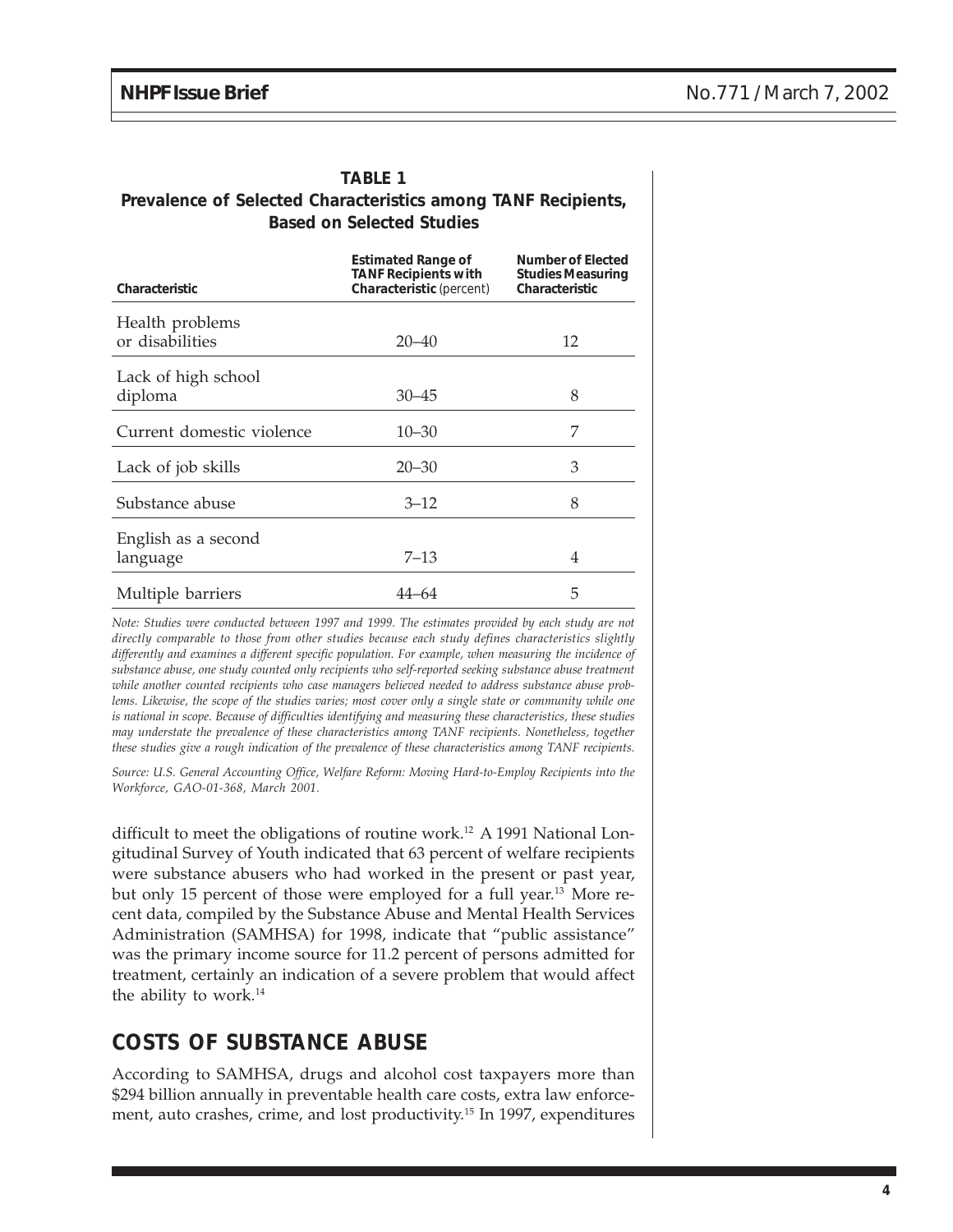on substance abuse and treatment nationwide totaled \$11.9 billion, \$7.3 billion of it from public coffers. In 1998, the federal government directly spent approximately \$16 billion for prevention, treatment, and law enforcement related to drug abuse and addiction.16 Much more was spent on coping with these problems through income support, child welfare, corrections, special education, Indian Health, Medicare, and Medicaid programs.17

State and local governments carry a heavy share of the burden. A January 2001 report by the National Center on Addiction and Substance Abuse at Columbia University (CASA) detailed the cost of substance abuse and addiction to state budgets (Figure 1). According to the report, in 1998 states spent \$81.3 billion on substance abuse and its fallout. CASA found that total state 1998 spending for income support was \$16.4 billion for TANF, general assistance, and state supplements to the



**FIGURE 1**

*Source: National Center on Addiction and Substance Abuse, "Shoveling Up: The Impact of Substance Abuse on State Budgets," Columbia University, New York, January 2001.*

Supplemental Security Income program. Of this total, CASA estimates, \$2.4 billion (15 percent) was used to support individuals with substance abuse problems.18 The study notes that for each dollar states spent on substance abuse problems, 96 cents were absorbed in costs for criminal justice, education, health care, child and family assistance, mental health, and public safety. The remaining 4 cents were used in prevention and treatment programs.<sup>19</sup>

#### **TREATMENT**

In both the general population and among welfare recipients, substance abuse has been notoriously difficult to confront, treat, and monitor. For many in need of treatment, opportunities for diagnosis, treatment, and continued support in managing relapse are simply not available. Several factors contribute to this lack of access. Among them are poverty, limited health insurance coverage for substance abuse, and insufficient capacity of publicly funded treatment services. Other factors limiting treatment include failure of systems to identify and refer those in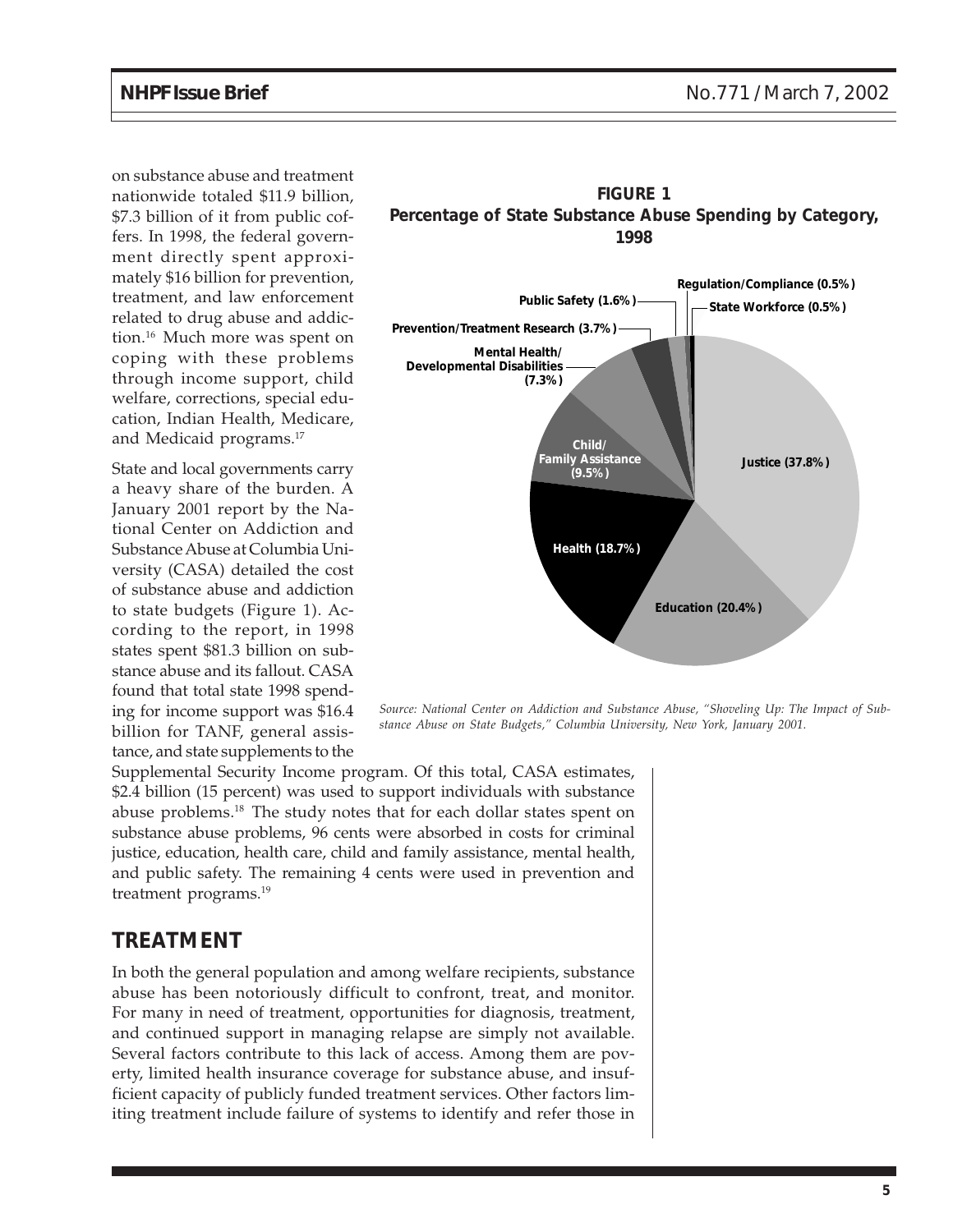need of treatment, restrictive policies and regulations, and resistance to treatment by some populations. According to SAMHSA, "between 13 and 16 million people need treatment for alcoholism and/or drugs in any given year, but only 3 million receive care."20

Women with small children (potential TANF recipients) are among the special populations most likely to be underserved.<sup>21</sup> They often have additional barriers to treatment, including "stigma and shame associated with a woman's substance abuse, the lack of early identification by professionals, lack of child care, lack of residential treatment programs that can accommodate mothers with children, and lack of transportation."<sup>22</sup> In addition, research indicates that women suffer different consequences of alcohol and drug usage than men and consequently may need access to gender-specific substance abuse treatment, which is in short supply.<sup>23</sup> Where such barriers have been overcome, a number of studies have demonstrated, substance abuse treatment has had "a pronounced positive impact" on reducing substance abuse and its consequences.<sup>24</sup>

The Center for Substance Abuse Treatment (CSAT) at SAMHSA estimates that the average cost of an individual's substance abuse treatment episode was \$2,941 while their average benefit to society in the year after treatment was \$9,177. In the year after treatment, crime-related costs decreased by 75 percent, average health care costs decreased by 11 percent, and the individual's earnings increased by 9 percent. Overall, these results indicate that the economic benefits of treatment to society were over three times the cost of treatment."<sup>25</sup> CSAT Director H. Westley Clark emphatically states, "There is no other medical condition for which the American public would tolerate only \$11.9 billion in treatment expenditures while enduring over \$294 billion in total social costs. Treatment for substance abuse will lead to savings in other health care costs, in fewer hours lost on the job, and in fewer injuries and deaths due to automobile and other accidents."26

Federal funding for alcohol and drug treatment comes primarily from the Substance Abuse Prevention and Treatment Block Grant and other categorical funding available from SAMHSA. Most treatment programs have multiple sources of funding, including money from the criminal justice, welfare, Medicaid, and public housing systems. Some funding streams distinguish between medical and nonmedical services. Federal TANF funds and Welfare to Work (WtW) grants are restricted to nonmedical services only; other sources—including state maintenance-ofeffort funds, Substance Abuse Prevention and Treatment (SAPT) block grants, and Title XX—do not make this distinction.

#### **WELFARE TO WORK**

In keeping with its philosophy of providing maximum flexibility to states, PRWORA did not specifically address funding of substance abuse programs when it was passed in 1996. AOD treatment was viewed in the **Women with small children are among the special populations most likely to be underserved.**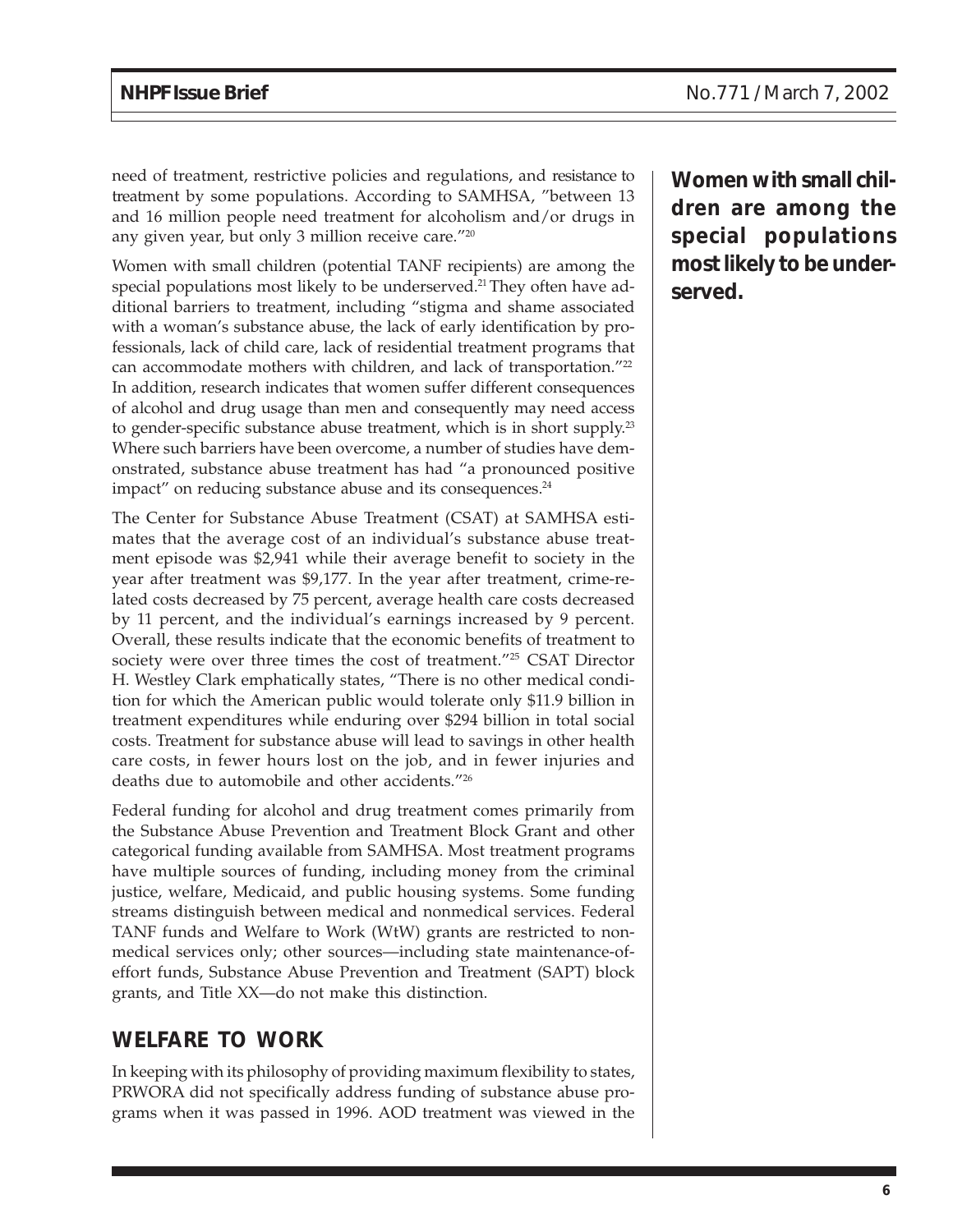same light as other kinds of services—appropriate as long as it addressed the overalI goals of personal responsibility and self-sufficiency. However, this appproach presented several obstacles to states that wished to move aggressively to address alcohol and drug abuse among TANF recipients. In an effort to accommodate some of the need for substance abuse treatment, Congress amended PRWORA in the Balanced Budget Act of 1997. The change allowed TANF recipients who have been longterm recipients of welfare or have characteristics that would predict long-term welfare dependence to be eligible for nonmedical services under WtW if they required substance abuse treatment for employment and met at least one of two other sanctioned barriers to employment—(*a*) the lack of a high school diploma or GED, accompanied by low reading or math scores, and/or (*b*) a poor work history. On July 1, 2000, the law was further liberalized (P.L. 106-113, Title XXXIII) allowing states to use WtW block grant allotments for four new groups: long-term TANF recipients without specified work barriers, former foster care youths 18 to 24 years of age, TANF recipients who are determined by criteria of the local workforce investment board to have significant barriers to self-sufficiency, and non-TANF custodial parents with income levels below the poverty line. These changes gave additional grantees access to treatment benefits that could make a great difference in availability of intervention and treatment for those struggling with substance abuse and facing the ticking five-year benefit clock. Significant barriers still exist, however, if an employer of a WtW client has a drug-free workplace program (DFWP) or an employee assistance program (EAP) in place, because no WtW grant money may be utilized to provide substance abuse treatment to WtW participants in these employment situations.

### **TANF REGULATIONS**

A TANF rule that became effective October 1, 1999, supports states' rights to test for substance abuse and to sanction those who are found to be abusers. Requiring states to assess skills, work experience, and employability of enrollees in TANF programs, the rule allows states to mandate substance abuse treatment as a way to better prepare participants to support themselves and their families. As mentioned above, TANF funds may be used for alcohol and drug treatment as long as they are not expended on medical services, which are typically paid for by Medicaid or targeted substance abuse treatment funds. TANF rules do not consider treatment services "TANF assistance," meaning that receipt of these services will not trigger work requirements or time limits for impaired individuals. The 1999 TANF rule also allowed states to opt out of the lifetime ban on benefits for individuals with drug felony convictions and to fund their substance abuse treatment. Another provision let states provide treatment for noncustodial parents.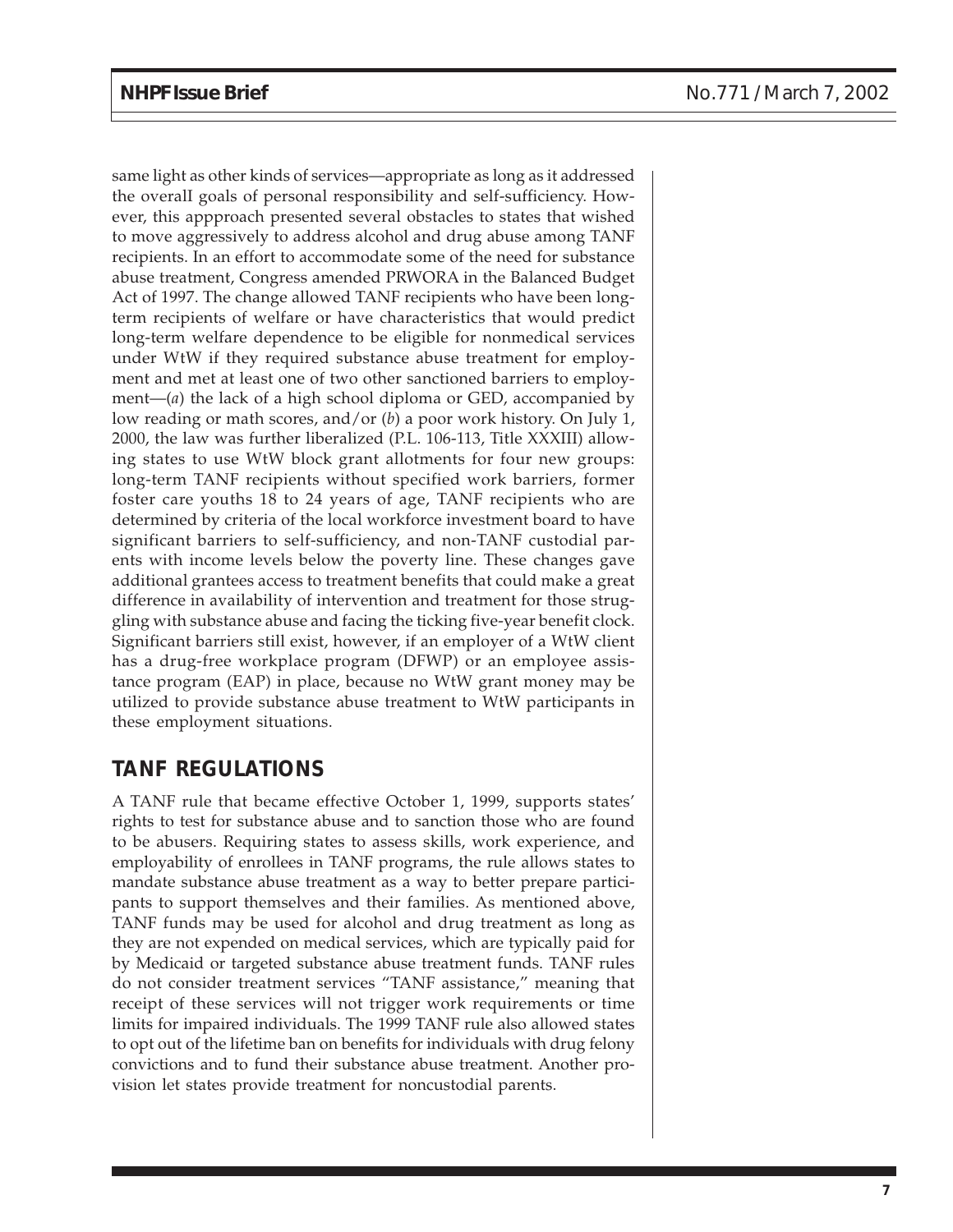### **INNOVATIVE STATE APPROACHES**

Success inside this system of personal responsibility and opportunity is now defined in terms of work and independence. In this environment, some states have shown themselves to be proactive and successful at transitioning old AFDC bureaucracies into aggressive workforce training programs and job search counseling offices. Their success has led to the 6.5 million-person reduction in the national welfare caseload. Depending on the health of the economy, these state initiatives may mean brighter hopes for "stayers" and "leavers" who need more intensive case management. The federal regulations give states the ability to use their block grant balances to fund services to working former welfare recipients and those who have exhausted their 60-month time limit on cash assistance. As the eligibility of large numbers of recipients expires, this flexibility will increasingly be called into play. Even before the eligibility clock has run out, however, some states have been particularly aggressive in developing programs to assist welfare recipients with substance abuse problems.

#### **Oregon**

Prior to federal welfare reform, Oregon, along with the states of Kansas, Utah, and South Carolina, received waivers to incorporate alcohol and substance abuse treatment services into their states' work-oriented welfare programs. In 1992, Oregon began requiring local welfare offices to incorporate aggressive alcohol and drug programs into their plans and made those offices accountable for client outcomes by assessing performance measures attributable to all welfare recipients. These measures included total job placements, wage at placement, percentage of families who remain off assistance at 18 months, percentage of teen parents in school, percentage of eligibility decisions processed on time, and measures of efficiency in delivering program benefits.

Before implementation, Oregon policymakers developed a state philosophy "that alcohol and drug treatment, for most recipients, is simply one of the many equally important elements in a plan to help recipients become self-sufficient."27 This philosophy of an integrated vision for all welfare recipients, regardless of individual barriers to work, was manifested most dramatically in Oregon's decision to place treatment professionals in welfare offices. Applicants for welfare assistance are required to seek employment immediately, and all are required to participate in activities designed to promote self-sufficiency. State officials do not view recipients' needs for both employment and substance abuse treatment as mutually exclusive. Participation in substance abuse treatment is not seen as rendering clients unemployable, and these clients are expected to simultaneously participate in treatment and work toward financial self-support.

Oregon is one of the few states with the ability to accumulate data on the characteristics of its welfare population. A 1997 Oregon Department

**Oregon is one of the few states with the ability to accumulate data on the characteristics of its welfare population.**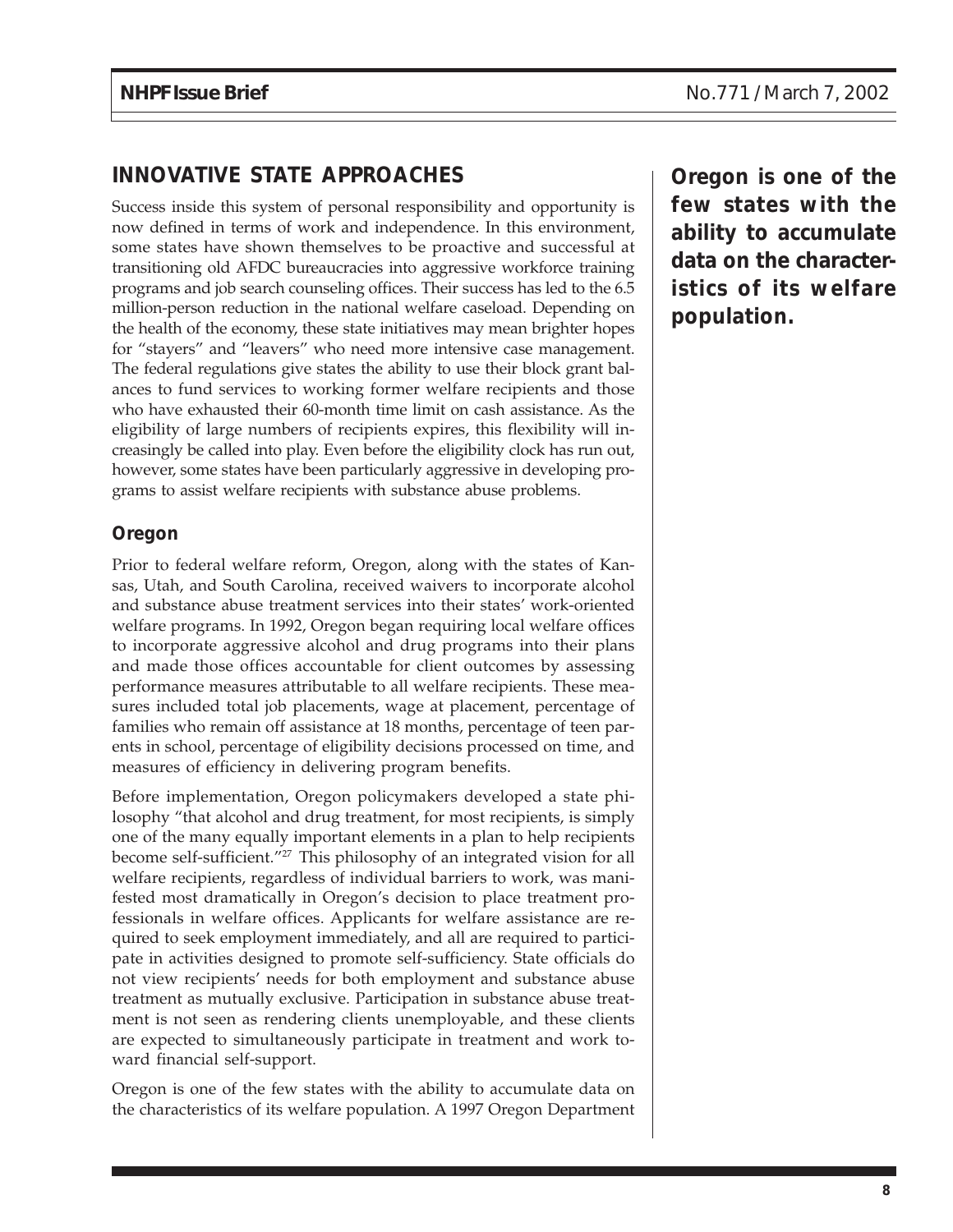of Human Resources report estimated that 50 percent of the state's caseload admitted to having alcohol- and/or drug-related problems.<sup>28</sup> More recent evaluations of the program in the Portland area show that 13 percent of the remaining welfare caseload is referred for further evaluation and that 85 percent of those individuals receive recommendations for substance abuse treatment. Initial screening of applicants indicates that 50 to 70 percent of new applicants have a high probability of needing treatment now or in the future.<sup>29</sup>

Although it operates a state-administered welfare plan, Oregon has shifted responsibility for program operations to 15 district offices. To support these local offices in treatment policies, the state has defined work-related activities in such a way as to encompass alcohol and drug treatment and has devolved the responsibility for structure and application of programs to local partnerships, which are better suited to create programs tailored to local needs. All Oregon districts have certified alcohol and drug treatment professionals in local offices at scheduled times each week to provide services that engage clients in treatment. A report on this program by Mathematica Policy Research, Inc., conducted for the Annie E. Casey Foundation, concludes, "Co-locating certified alcohol and drug professionals in the welfare office greatly facilitates the interface between the two systems and lets welfare offices stretch their limited case management resources."30

The Oregon Health Plan, the state's Medicaid program, is the primary funding source of medical treatment coverage for welfare recipients, including all medical-related alcohol and drug dependency services within its basic health benefits package. Since, as in all states, TANF funds may be used only to provide nonmedical components of substance abuse treatments, extensions of Medicaid coverage during participation in WtW activities become an essential element of access to treatment for Medicaid-eligible individuals. In another innovation, some residential programs have been able to apply clients' welfare benefits and food stamps to reimbursement for room and board, helping offset some of the cost to providers constrained by managed care reimbursement levels. Oregon gives parents a 90-day period in which they can receive treatment and not suffer the custodial loss of their children.

A study of employed individuals who had completed a publicly funded substance abuse treatment program in Oregon found that wages were 65 percent higher than for clients who did not complete treatment. Wages for people who engaged in some level of treatment were higher than those who did not, but the wages of those who had completed treatment were higher overall. $31$  Researchers also found that Oregon saved \$5.60 in direct public costs for each dollar spent on alcohol and drug treatment.<sup>32</sup> It appears that, consistent with the goals of PRWORA and workoriented welfare programs, Oregon has managed to create a network of programs that increase wages and decrease welfare reliance.

**Oregon gives parents a 90-day period in which they can receive treatment and not suffer the custodial loss of their children.**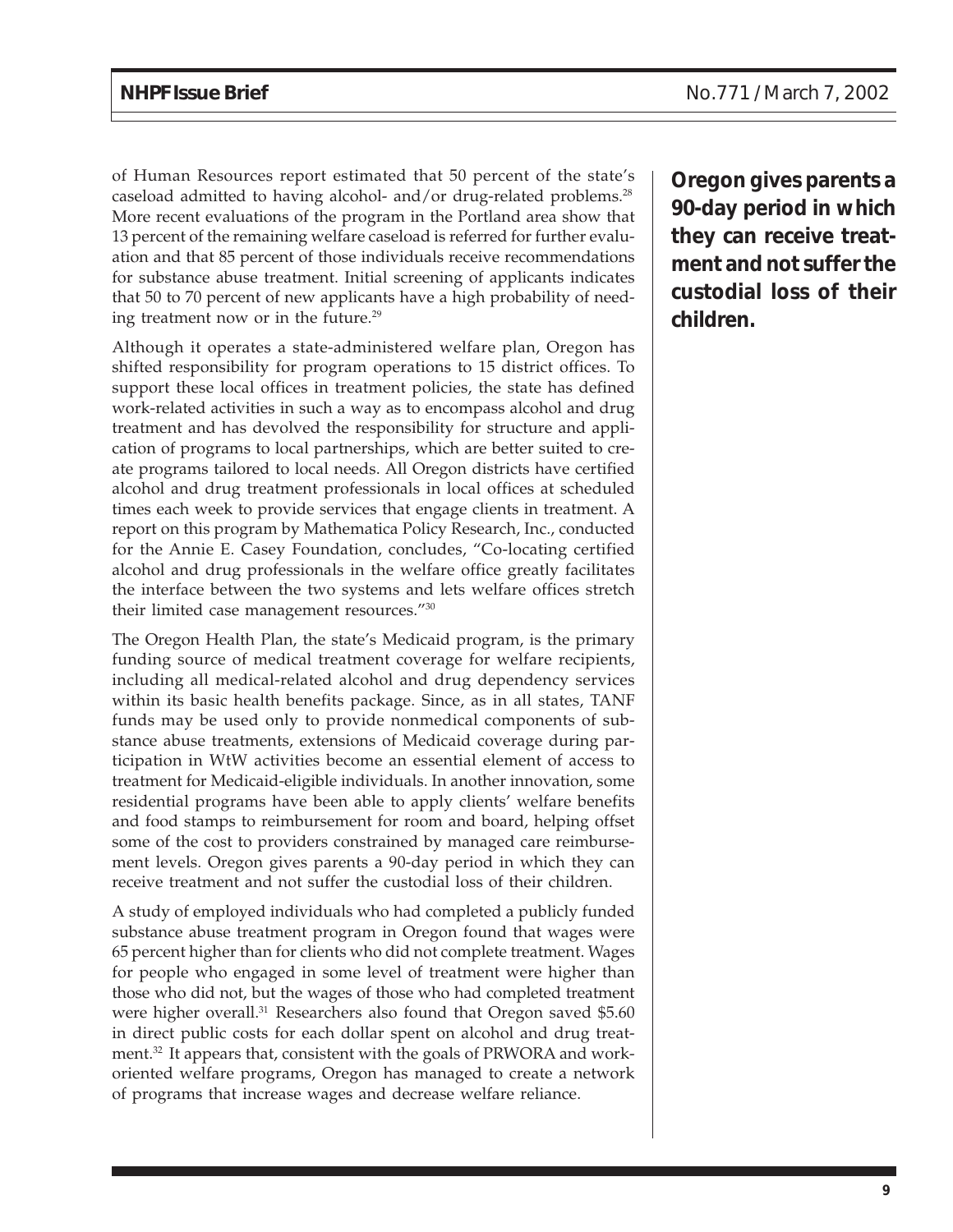#### **Tennessee**

Tennessee's "Families First" program went into effect September 1, 1996 before federally mandated welfare reform was implemented. It operates under a Department of Health and Human Services–approved waiver that limits benefit periods to 18 months at a time (with a fiveyear lifetime limit), requires a personal responsibility plan (PRP) and a work plan for those not exempt from work requirements, and imposes sanctions for failing to comply with PRPs. The state Department of Human Services (DHS) oversees the Families First program offices, which are in all the state's 95 counties and coordinate with partners from other government divisions, community-based agencies, and faith organizations. In January 2000, after reviewing the successes and failures of the existing programs, DHS established a new offering for the TANF population that encompassed treatment services for substance abuse and other barriers to self-sufficiency. Individuals who receive Families First cash payments and who are transitioning off of Families First may receive assessment, counseling, and intensive clinical case management services through the Family Services Counseling (FSC) program. All Families First groups with an eligible adult can access FSC upon request.

FSC provides screening, assessment, solution-focused brief therapy, clinical case management, advocacy, and referral services for long-term therapy or treatment, as well as assistance with the individual's PRP. Primary areas addressed by family services counselors are mental health, domestic violence, substance abuse, learning disabilities, and children's health and behavioral problems. The department considers these services a work component that Families First case managers can suggest as part of a work plan. Participation can result in modifications to all parts of the participant's PRP, including work hours, activities, sanction procedures, and time limits. Benefits offered in these referrals include additional resources for drug and alcohol treatment.

Though there is no mandatory testing for substance abuse, in some instances, a TANF case manager is required to offer referrals to services. A case manager must offer a referral to noncompliant individuals, clients that exhibit signs of one of the obstacles that FSC benefits are designed to address, any recipients identified by service providers as having obstacles that could be addressed by FSC benefits, or clients that are participating in self-initiated treatment. The program recommends that case managers offer referrals to any clients making frequent requests to renegotiate their PRPs or who manifest difficulty with work requirements.

A referral to FSC interrupts the time-limit components of TANF for at least one month while the assessment is conducted, with need for additional assessments resulting in longer interruptions. Those who agree to have the family services assessment or the family services component as part of their PRPs but then do not comply with the services plan will be subject to the conciliation and sanction process. Individuals leaving

**Tennessee's "Families First" program went into effect before federally mandated welfare reform was implemented.**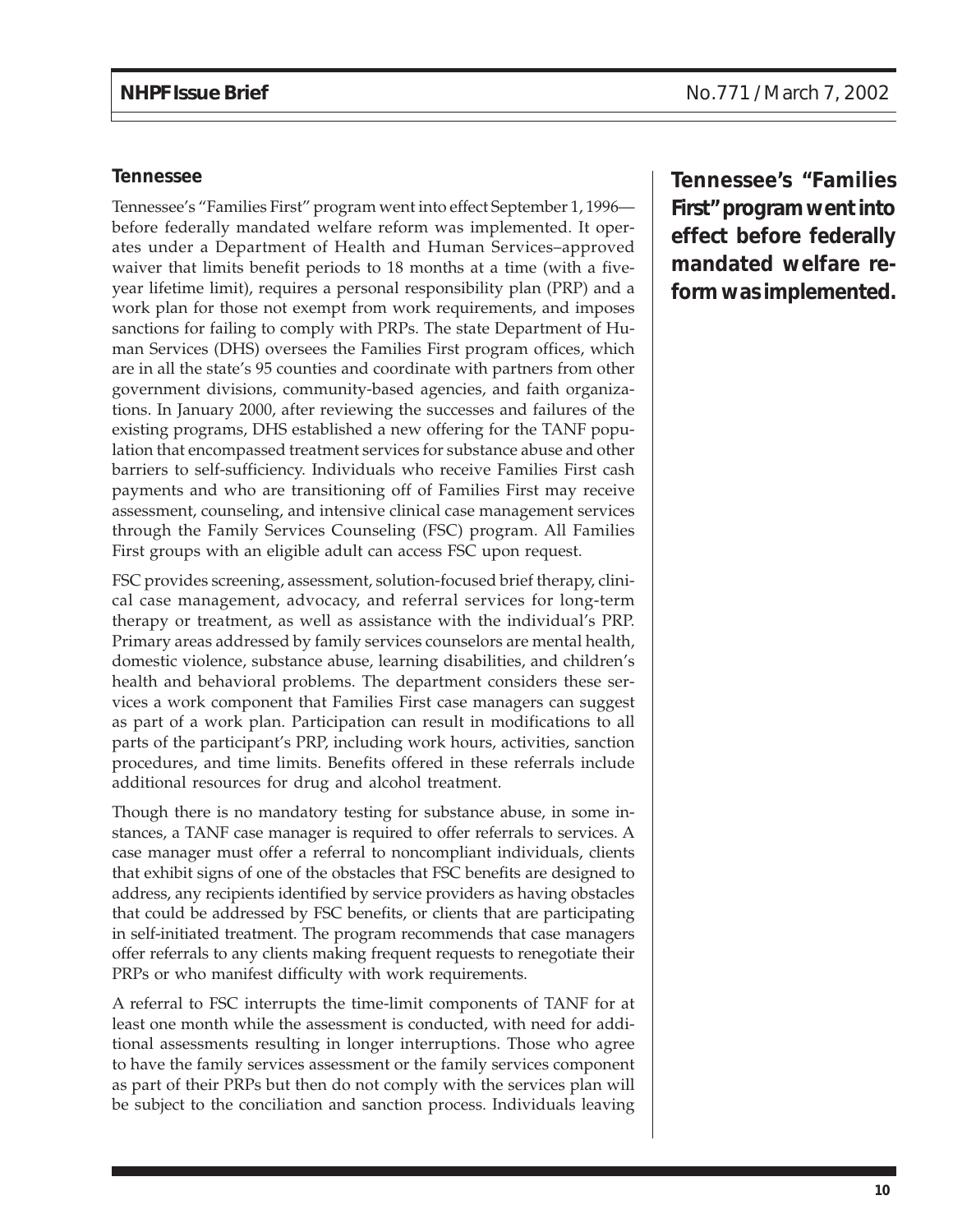Families First are eligible for FSC for 12 months after their program termination date.

Originally, DHS contracted with the state's Bureau of Drug and Alcohol Services to provide AOD treatment services. In June 2001, DHS shifted to direct contracting with providers of substance abuse treatments and created pilot programs across the state using private contractors within communities. The scope of services requires providers to deliver genderresponsive treatment, focusing on family recovery as well as work and self-sufficiency. In the first nine months of program activity, 260 Families First clients had requested drug and alcohol treatment services. By the end of the first year, 8,274 referrals had been made; of these, approximately 16 percent required drug or alcohol treatment. As in Oregon, Tennessee's Medicaid waiver program (TennCare) continues to pay for the portions of treatment needed by eligible Families First enrollees that are medical in nature. DHS has contracted with the University of Tennessee to administer and evaluate the implementation of Families First and family services counseling and provide periodic evaluations throughout the term of Tennessee's waiver.

#### **Kansas**

On the heels of PRWORA's authorization of mandatory substance screening for all cash assistance participants, the Kansas legislature in November 1996 established a pilot screening program within the state's welfare reform effort, KansasWorks. However, after reviewing available funding and benefits, Kansas implemented the program in all 105 counties and organized it into 11 administrative areas. Innovators in the Kansas Department of Social and Rehabilitation Services' Substance Abuse Treatment and Recovery (SATR) division had existing contracts with Regional Alcohol and Drug Assessment Centers (RADAC) for screening in other public assistance populations. When screening was made mandatory in all TANF work programs as part of the participants' employability assessments, it seemed a natural continuum to contract with this same nongovernmental entity for the provision of services for Kansas's TANF population.

Today, there is at least one RADAC counselor available in each of the 11 administrative areas to administer AOD screening assessments to all adults participating in employment preparation services. In FY 2000, nearly 45,000 adults in work programs across the state participated in this screening program. The KansasWorks program considers treatment for substance abuse a TANF work component, and all participants referred for counseling and treatment are subject to work program penalties, sanctions, and loss of assistance if they do not comply.

Kansas's recently renamed Medicaid program, HealthWave, funds all the "medically necessary" portions of treatment; TANF funds are used to provide ancillary services such as child care and transportation. All

**The KansasWorks program considers treatment for substance abuse a TANF work component.**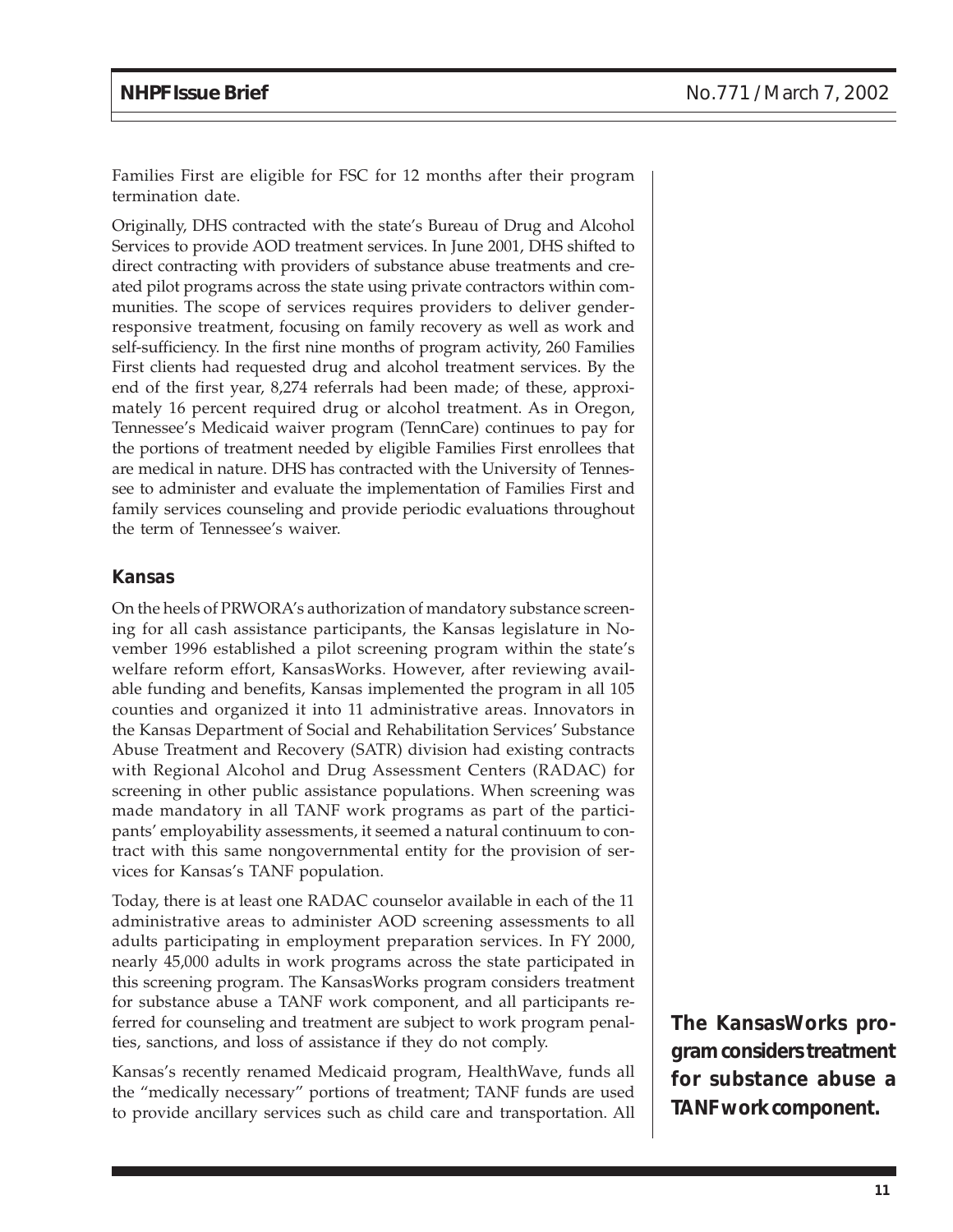KansasWorks participants have mandatory work components in their participation requirements and no mental or physical health exemptions are offered. However, screening is done for potential Supplemental Security Income eligibility and assistance is given in applying for appropriate programs and services needed by the individual.

At each welfare office, one caseworker determines the client's eligibility for cash assistance, food stamps, medical assistance, job training, need for social services, child care, and transportation. The caseworker uses the Substance Abuse Subtle Screening Inventory (SASSI), a onepage pencil and paper test, to identify potential substance dependency in clients suspected of abuse. Any determination that a TANF participant is intoxicated while in a welfare office, any dismissal of a client from an employment situation or from any employment preparation service for substance abuse causes, any participant's substance abuse– related legal problems (such as driving under the influence), or an admission or medical diagnosis of an existing alcohol- and/or drug-related problem initiates a mandatory referral to a RADAC counselor for assessment. Individuals who are not initially identified as needing these services may be tested again if there is an indication of need ascertained by the economic and employment support (EES) worker. EES workers send the screening results to the RADAC counselors, who evaluate and refer clients to local contractors for appropriate treatment. New applications for assistance are not denied based on failure to seek counseling; however, an active TANF client's failure to follow through with RADAC would trigger sanctions.

Kansas's experience indicates that between 20 to 50 percent of all the state's TANF population will fail the SASSI screening test for substance abuse. In the early stages of an employment preparation project in coordination with Cessna Aircraft Company, KansasWorks discovered that 20 percent of its participants deemed "most likely to succeed of all the many applicants"<sup>33</sup> failed the Cessna mandatory drug screen. Kansas subsequently integrated mandatory screening into its eligibility process, better enabling participants to complete job training and obtain private-sector jobs in which drug screening may be a hiring tool.

Review of the state's Alcohol and Other Drug Assessment and Treatment program has brought changes and upgrades to the system. Originally, the assessment tool used in all but one office was a four-question CAGE questionnaire—so-called because it addressed attempts to *c*ut down on drinking, *a*nnoyance with criticisms about drinking, *g*uilt about drinking, and using alcohol as an *e*ye-opener—or a personal evaluation conducted by a caseworker. Over time it was discovered that in cases where the SASSI tool was not used, less than 2 percent of participants were referred to RADAC, compared to over 16 percent when SASSI was used. Caseworkers expressed concerns about their ability to make decisions regarding substance abuse dependency in others and their legal rights to do so. The Department of Social and Rehabilitation Services (SRS) addressed these

**Kansas's experience indicates that 20% to 50% of all the state's TANF population will fail the SASSI screening test for substance abuse.**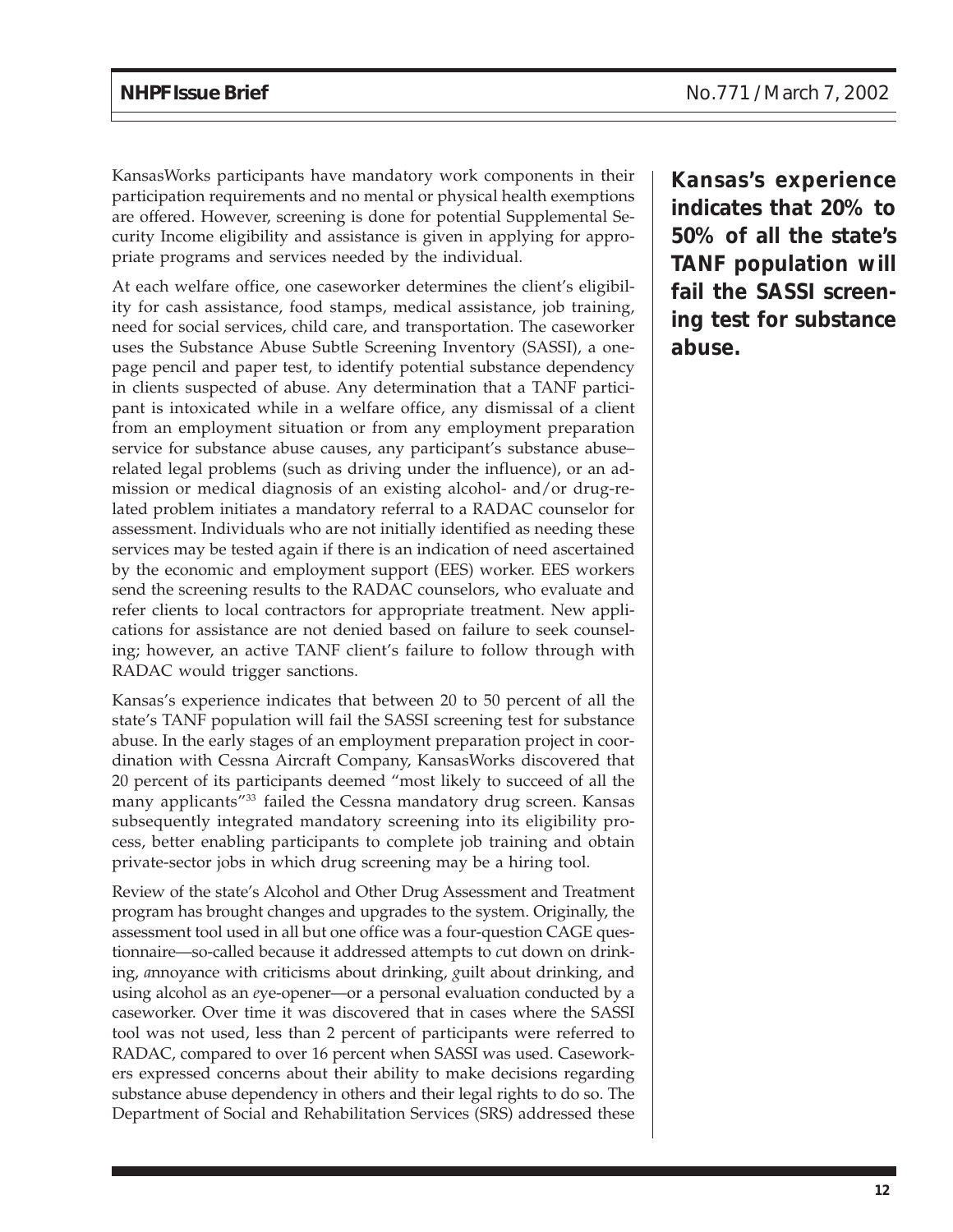concerns by requiring the SASSI tool in all eligibility determinations and having caseworkers refer all SASSI results to RADAC's trained assessment workers.

According to SRS, SASSI costs \$1.25 per client and "provides invaluable information and saves months of case management and support service dollars spent on inappropriate work component assignments, not to mention the ticking away of TANF months."34 However, the new high referral rates being achieved with this tool are not yet reflected in TANF participants continuing on to treatment. Less than 1 percent of those in the mandatory work program population go on to obtain treatment; most become employed and leave the program prior to treatment or suffer sanctions and remove themselves from TANF to avoid treatment. To address this problem, SRS has created a one-county pilot program, the Extra Effort Program, in which the RADAC affiliate and the EES staff, working together at one location, saturate the enrollee with information on program availability. This saturation includes not only education on TANF programs and HealthWave eligibility, but also information about programs dealing with domestic violence, child welfare, and transportation. It is hoped that this exposure to available programs will increase participants' utilization of needed services and educate participants about services available during transitions to work or during any subsequent periods of reliance on KansasWorks support. Kansas has not undertaken any formal evaluations of the success or failure of its most recent efforts.

#### **New Jersey**

Several states have experienced increased utilization of substance abuse treatment since implementing better-focused access to specialized programs. However, research in New Jersey, supported by the Robert Wood Johnson Foundation, is highlighting the difficulties in coordinating care across welfare and treatment program requirements.35 The study compared treatment outcomes of New Jersey women receiving TANF benefits and qualifying for substance abuse treatment who were randomly placed into one of two different intervention conditions: care coordination (CC) and intensive case management (ICM). The women in the CC intervention were screened and received access to treatment in methods very similar to those used by Oregon and other states using a triage and referral system. The New Jersey ICM program offered participants a combination of strategies presented and coordinated by a case management team. This team attempted to resolve employment barriers such as child care, transportation, and client denial and other psychological barriers—not commonly associated with substance abuse treatment. ICM also provided clients with vouchers for attending treatment.

Results of this study indicate that 88 percent of the ICM clients entered treatment, while only 65 percent of the CC population did so. Differences in outpatient treatment encounters were marked: 86 percent of **Research in New Jersey is highlighting the difficulties in coordinating care across welfare and treatment program requirements.**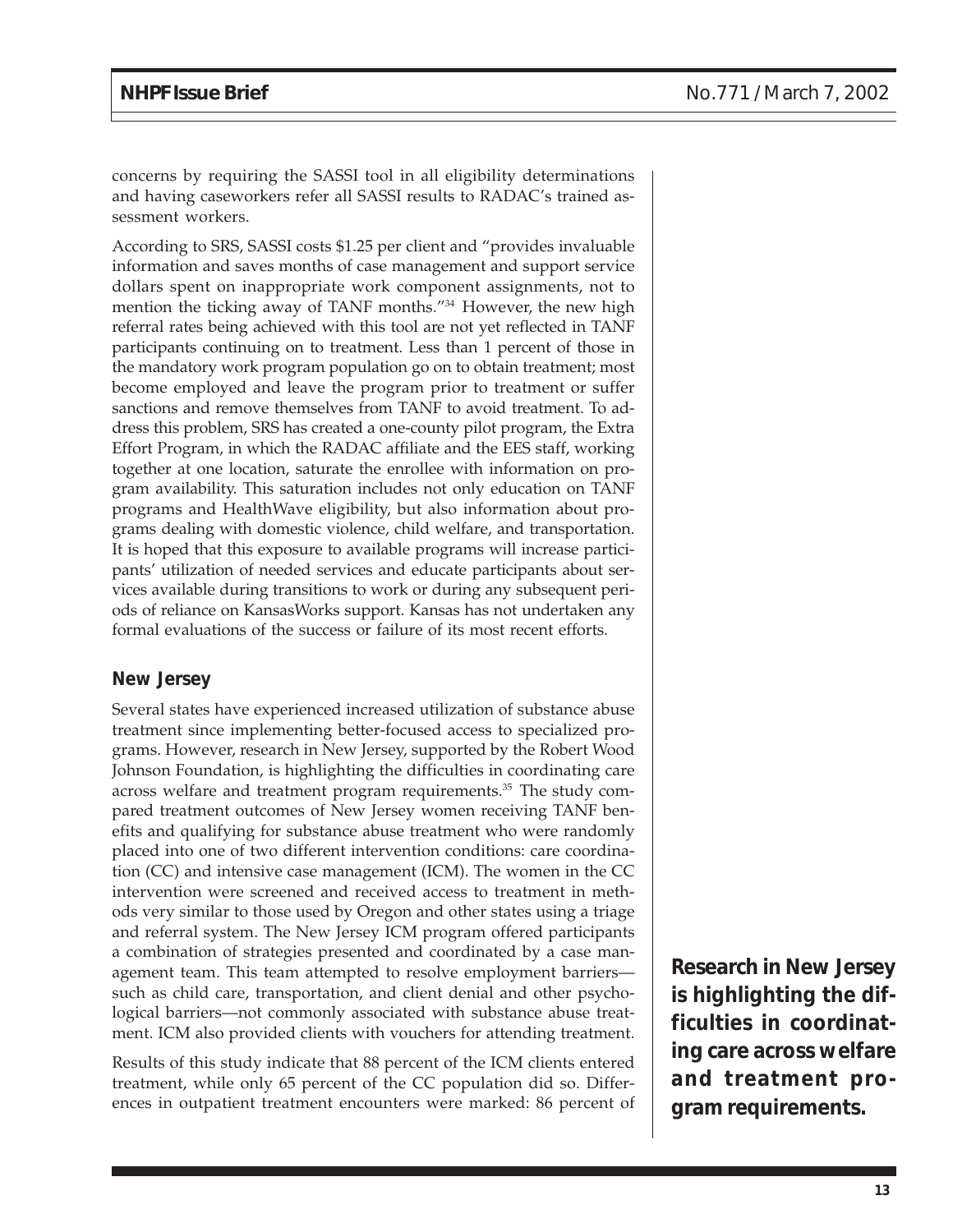ICM clients and only 53 percent of CC clients entered this type of treatment. ICM was "significantly more effective in retaining clients in treatment…and effective in lowering barriers to treatment engagement."36

## **TANF REAUTHORIZATION**

With the reauthorization of welfare reform coming up and the five-year lifetime limits already being reached, long, hard looks are being taken at the characteristics shared by the population remaining on the TANF rolls. The hardest-to-serve will comprise the majority of those who have not been able to gain permanent employment. Behavioral changes will be instrumental in success for both short-term and long-term welfare participants. The hardest-to-serve groups may contain many who, if it were not for their substance abuse or dependency, would be able to find and keep jobs.

President Bush's recent proposal to strengthen welfare reform work rules and expand state responsibilities recognizes this probability. At the same time it proposes raising the work requirement from 30 to 40 hours per week, the administration would give work credit to families engaged in short-term substance abuse treatment.

Changes in behavior seem to be the place where both the goals of welfare reform and treatment for substance abuse meet. The aggressive use of flexibility for local and state entities trying different ways to serve this population appears to be consistent with PRWORA's devolution of authority. Positive results in state programs using such flexibility have led many observers to conclude that, if welfare reform remains focused on sustaining personal and economic growth and changing family structure and stability, substance abuse treatment strategies may have a solid claim for consideration in the reauthorization process.

## **ENDNOTES**

1. U.S. Department of Health and Human Services (DHHS), "Welfare Reform: Implementing the Personal Responsibility and Work Opportunity Reconciliation Act of 1996," HHS Fact Sheet, Washington, D.C., September 5, 2001; accessed September 17, 2001, at http:// www.os.dhhs.gov/news/press/2001pres/01fswelreform.html

2. Administration for Children and Families, U.S. Department of Health and Human Services, "Change in TANF Caseloads Since Enactment of New Welfare Law," *ACF News,* Washington, D.C., December 14, 2000; accessed October 9, 2001, at http:// www.acf.dhhs.gov/news/stats/aug-dec.htm.

3 . DHHS, "Welfare Reform."

4. Ariel Kalil et al., "Getting Jobs, Keeping Jobs, and Earning a Living Wage: Can Welfare Reform Work?" Discussion Paper No. 1170-98, Program on Poverty and Social Welfare Policy, Institute for Research on Poverty, University of Michigan, August 1998, 2.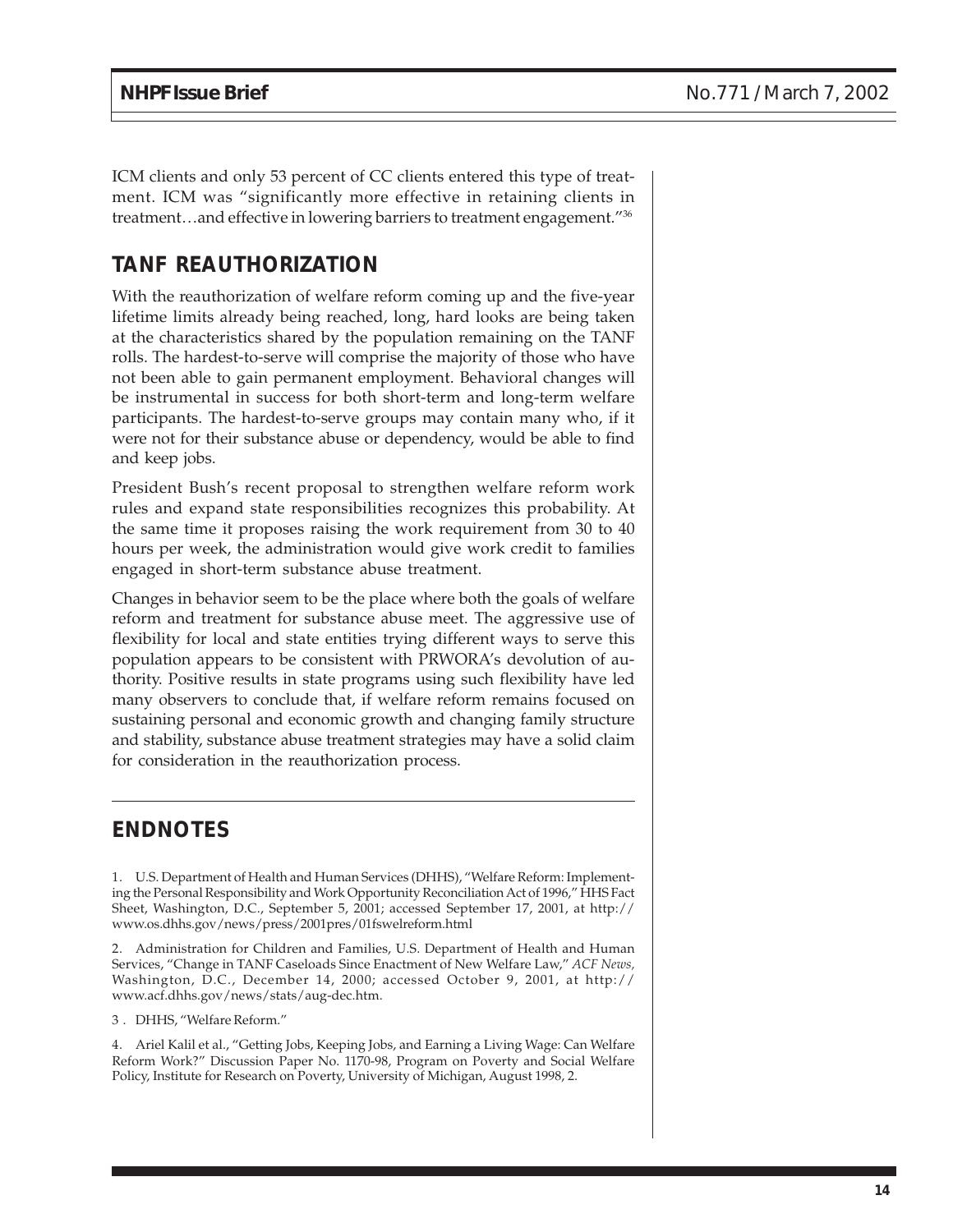5. Sandra Danziger et al., "Barriers to the Employment of Welfare Recipients" (revised), Poverty Research and Training Center, University of Michigan, Ann Arbor, Michigan, February 2000, 19.

6. Danziger et al., "Barriers," 25.

7. National Center on Addiction and Substance Abuse at Columbia University (CASA) and American Public Human Services Association, *Building Bridges: States Respond to Substance Abuse and Welfare Reform,* Columbia University, New York, August 1999.

8. Bridget F. Grant and Deborah A. Dawson, "Alcohol and Drug Use, Abuse and Dependence among Welfare Recipients," *American Journal of Public Health,* 86 (1996): 1450-1454.

9. Jon Morgenstern et al., " Intensive Case Management Improves Welfare Clients' Rates of Entry and Retention in Substance Abuse Treatment," *Research Notes,* Office of the Assistant Secretary for Policy and Evaluation, U.S. Department of Health and Human Services, Washington, D.C., January 2001; accessed December 4, 2001, at http://aspe.hhs.gov/hsp/ njsard00/retention-rn.htm.

10. U.S. Department of Health and Human Services, "Change in TANF Caseloads"; accessed August 9, 2000, at http://www.acf.dhhs.gov/news/stats/aug-dec.htm.

11. U.S. General Accounting Office, *Welfare Reform: Moving Hard-to-Employ Recipients into the Workforce,* GAO-01-368, March 2001.

12. Catherine E. Born, "Life after Welfare: Sixth Report," Family Welfare Research and Training Group, University of Maryland School of Social Work, Baltimore, Maryland, October 2001.

13. Amy Johnson and Alicia Meckstroth, "Ancillary Services to Support Welfare to Work," Office of the Assistant Secretary for Planning and Evaluation, U.S. Department of Health and Human Services, June 22, 1998; accessed February 26, 2002, at http://aspe.hhs.gov/ hsp/isp/ancillary/front.htm.

14. Office of Applied Studies, "National Admissions to Substance Abuse Treatment," *Treatment Episode Data Set (TEDS): 1993-1998,* Table 3.7, Admissions by primary substance of abuse, according to client economic characteristics: TEDS 1998 Percent distribution, Drug and Alcohol Services Information System Series: S-11, Substance Abuse and Mental Health Services Administration, U.S. Department of Health and Human Services, Washington, D.C., September 2000; accessed September 20, 2001, at http://wwwdasis.samhsa.gov/teds98/ tbl\_3\_7.htm

15. Substance Abuse and Mental Health Services Administration, "Substance Abuse—A National Challenge," *HHS Fact Sheet,* October 4, 2001; accessed December 6, 2001, at http:/ /www.samhsa.gov/search/search.html.

16. Office of National Drug Control Policy (ONDCP), *National Drug Control Strategy,* annual report, Executive Office of the President of the United States, Washington, D.C., 2001; accessed December 4, 2001, at http://www.whitehousedrugpolicy.gov/publications/policy/ ndcs01/strategy2001.pdf.

17. The National Center on Addiction and Substance Abuse at Columbia University (CASA), "Shoveling Up: The Impact of Substance Abuse on State Budgets," Columbia University, New York, January 2001, 7; accessed December 4, 2001, at http://www.casacolumbia.org/ publications1456/publications\_show.htm?doc\_id=47299.

18. CASA, "Shoveling Up," 18.

19. CASA, "Shoveling Up," 36.

20. Substance Abuse and Mental Health Services Administration, Summary of Findings from *1998 National Household Survey on Drug Abuse* (Rockville, Md.: DHHS/SAMHSA, 1999).

21. ONDCP, *Drug Control Strategy,* 65.

22. ONDCP, *Drug Control Strategy,* 67.